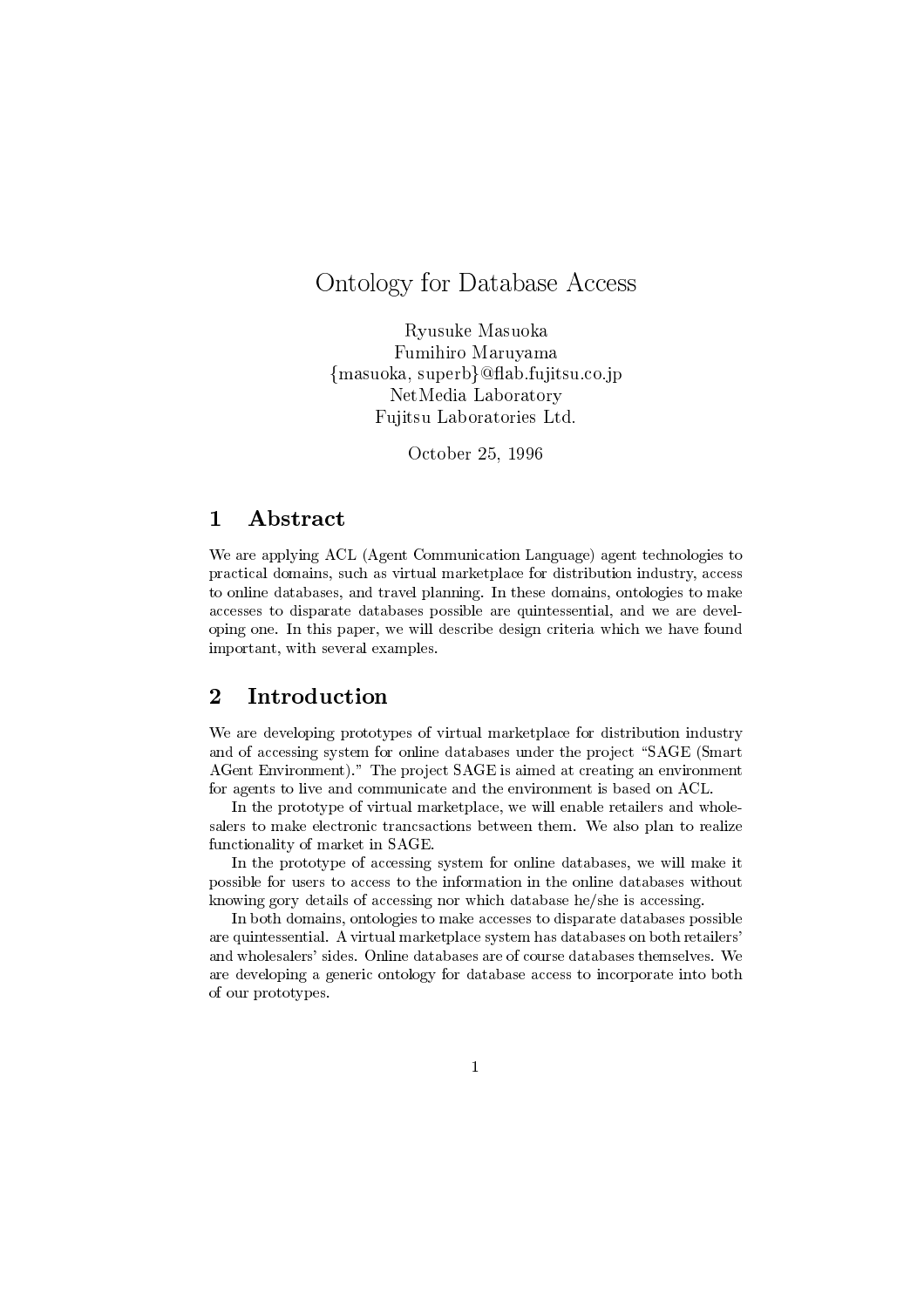In the process, which we are not through yet, of building one, we found criteria for that kind of ontology. Though they are still preliminary, we report those design criteria which we have found important, with several examples in this paper.

### 2.1 Standardization Processes in Japan and Ontologies

Before we go into the details of criteria, we will touch the subject of standardization processes in Japan and ontologies.

Once Japanese companies used to be slow to adopt industry standards. Now with realization of Electronic Commerce (EC) and Commerce At Light Speed (CALS) in sight, a number of standardization processes are under way in many areas in the industries.

Many of the companies are also introducing data warehouses for their Decision Support System (DSS). A data warehouse is a completely centralized system, opposite to distributed systems like an agent system. But the standardization of units and words, which is strongly recommended in data warehouse systems, is actually preparing the people in those companies to introduce ACL-type agent systems.

We believe developing ontologies strongly depends on efforts from those companies involved on such standardization processes. Only those who are involved in the area can create appropriate models, concepts, and words, on which we can safely build the ontologies. Therefore what we see is that they are quite ready to help us build ontologies and to introduce agent systems.

#### 3 Design Criteria

The followings are design criteria for ontologies for database access.

In designing it, we pursued coherence and other criteria as mentioned in [4] as much as possible, but we put great emphasis on practicality at the same time. The system will be useless with drawbacks such as long latency, even if we could provide totally new functionalities by using agent technologies.

#### Model  $3.1$

We model the database as a set of records. A "record" is something that can be asked of values for specified fields. The model of set is used because the set operations between the subsets of a database are necessities, especially for online database access. We considered the possibility of using lists instead of sets, but we judged the list structure is not essential for database.

The following is an expression in KIF, which defines the class of "databases" as mentioned above.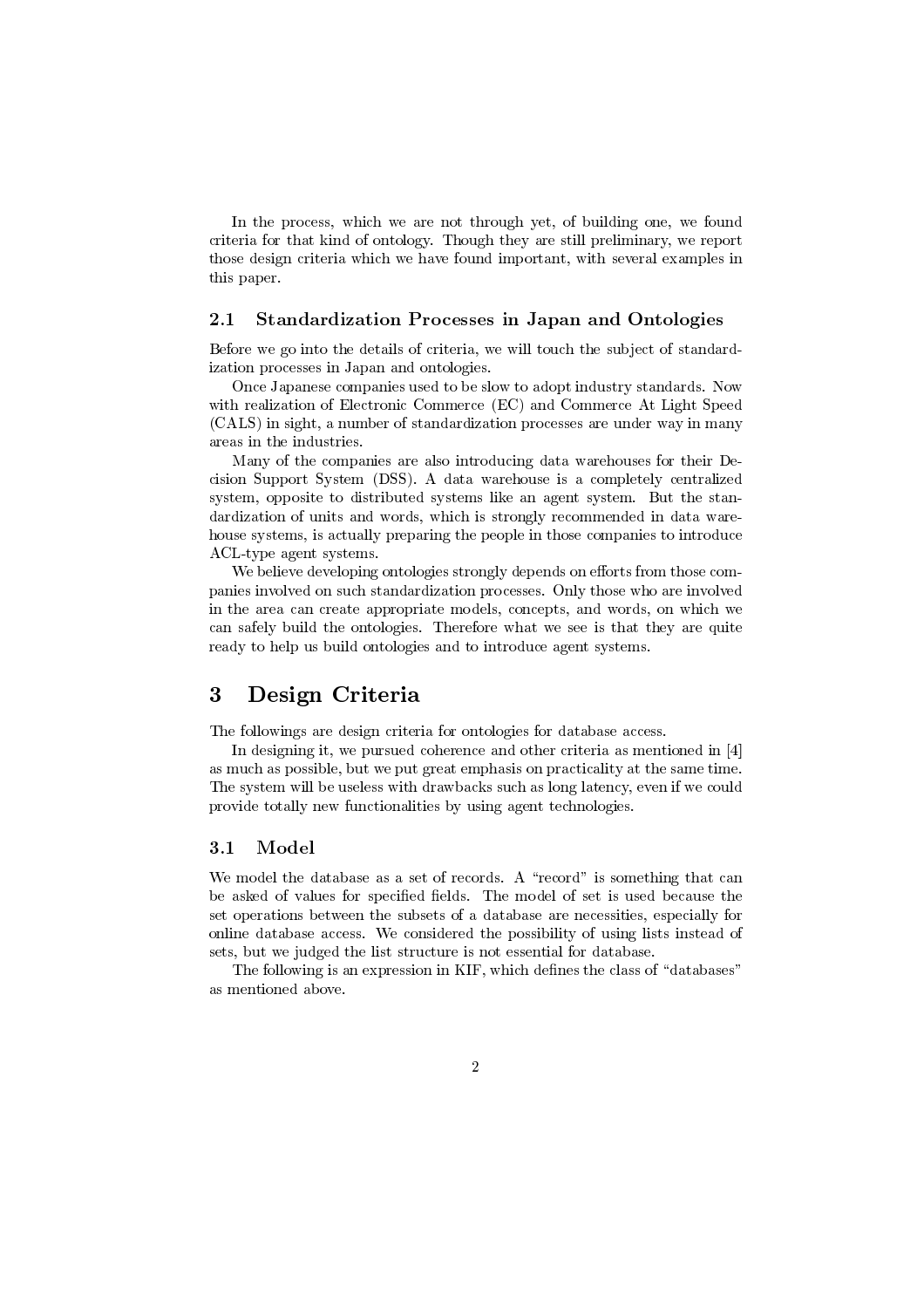```
(defrelation database (?db) :=
          \mathcal{A} and \mathcal{A} and \mathcal{A} and \mathcal{A} and \mathcal{A} and \mathcal{A} and \mathcal{A} and \mathcal{A} and \mathcal{A} and \mathcal{A} and \mathcal{A} and \mathcal{A} and \mathcal{A} and \mathcal{A} and \mathcal{A} and \mathcal{A} and \mathcal{A} and 
                    (set ?db)
                    (exists (?set-of-fields)
                               (and
                                         (set ?set-of-fields)
                                         (forall (?record ?field)
                                                   (=)\sim (b) \sim (b) \sim (b) \sim (b) \sim (b) \sim (b) \sim (b) \sim (b) \sim (b) \sim (c) \sim (c) \sim (c) \sim (c) \sim (c) \sim (c) \sim (c) \sim (c) \sim (c) \sim (c) \sim (c) \sim (c) \sim (c) \sim (c) \sim (c) \sim 
                                                             (member ?record ?db)
                                                             (member ?field ?set-of-fields)
                                                              (member ?field ?set-of-fields)
                                                             (defined (field-value ?record ?field)))))
                       )
          )
)
```
In the above definition, "field-value" is a function. We also regard this "field-value" as a relation in a usual manner (c.f. Chapter  $8$  in [2]).

### 3.2 Restrictions to Declarative Language

With a declarative language such as KIF  $(c.f. [2])$ , one can easily come up with a problem description that can not be solved even theoretically. A problem is practically unsolvable if the problem can not be solved in the reasonable amount of time, These are the situations which we do not want for the practicality of the system. But at the same time, we do not want to lose the expressiveness of KIF.

We have to balance these demands. In order to do so, we need reasonable restrictions to the expressiveness of KIF. The followings are the candidates for

- Use advertise performative in KQML (c.f. [1]) to restrict acceptable expressions for queries to the agent.
- Use user interfaces and restrict the expression of the queries user interfaces dispatch.
- Syntactic restrictions to KIF, such as to limit the kind of relations used in the queries.

We are currently taking the second approach, that is to limit the expression of KIF by user interfaces. The following is an example query sent from a user interface to ask the list of providers and prices for lettuces which weigh 500 g or more and which cost less than 1000 yen for eight of them. <sup>1</sup>

<sup>&</sup>lt;sup>1</sup>This message follows the rules described at the end of Section 3.5.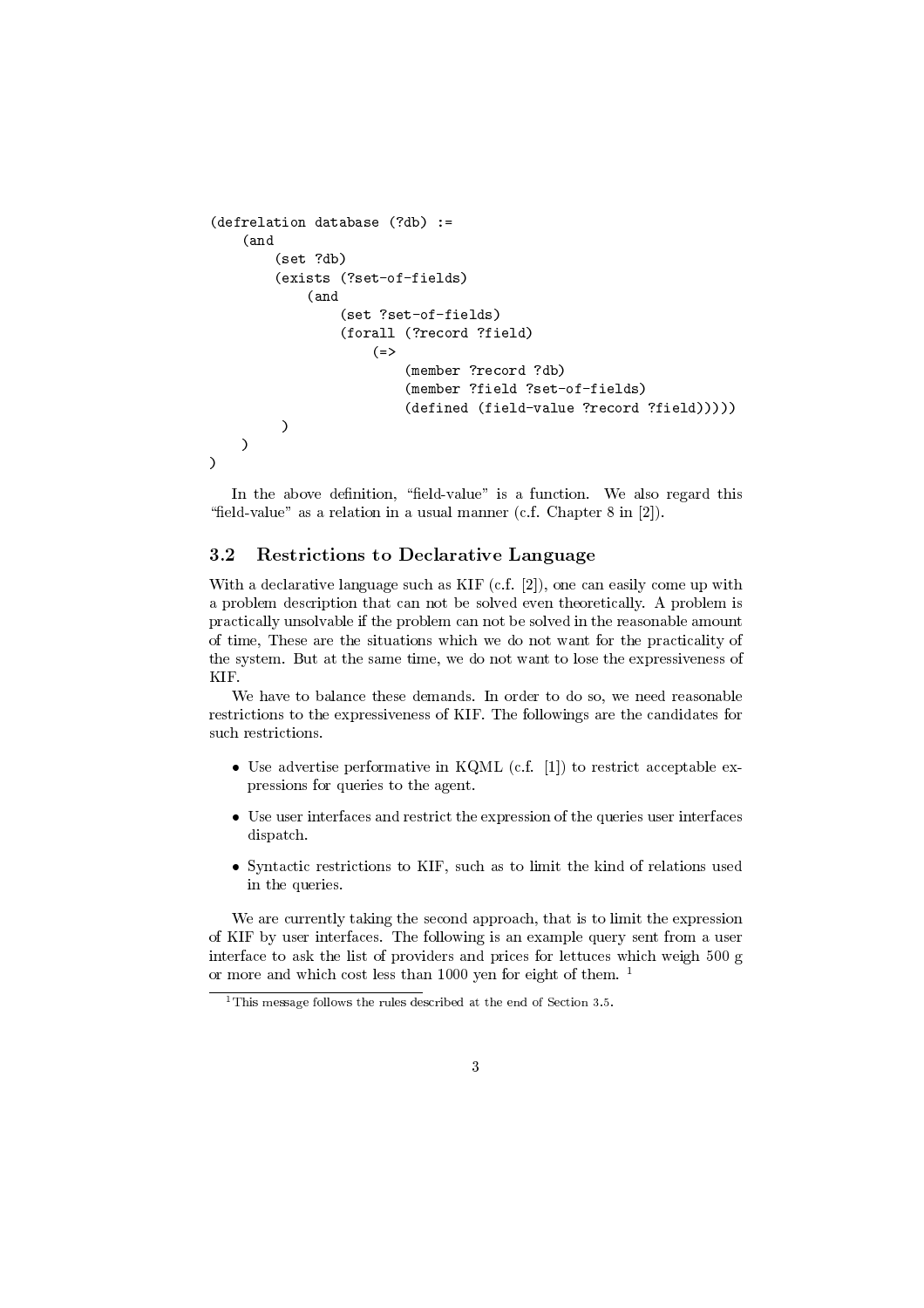```
(ask-all
:aspect (?provider ?price)
:content (and
              (is-a ?x agricultural-product)
              (provider-name ?x ?provider)
              (price ?x ?price)
              (product-name ?x ``lettuce'')
              (\geq) (weight ?x) 500 |g)
              (< (* ?price 8) 1000|yen)
          \lambda)
\lambda)
```
" $\text{price}$ " relation in the above, for example, specifies the value for ":price" field of the record. This is defined by the following.

```
(defrelation price (?x ?price) :=
    (field-value ?x :price ?price))
```
We used english words in the above example for easy understanding. Japanese words are actually used as mentioned in 3.4.

### 3.3 Easy Implementation

We believe that database agents must be easily implemented. Since we apply these technologies to the practical areas, we can not expect the system constructors to be experts in the area of knowledge sharing research. We need to restrict ontologies to fit the capability of the system constructors.  $^{\rm 2}$ 

The restrictions mentioned in the previous subsection may apply. We can also keep the database agents simple by making the facilitator do the part of " $solving$ " the problem into simples ones for the database agents.

#### Native Language 3.4

The native language should be employed where it is appropriate. In our case, we allow using Japanese words to express the concepts.

This is because there will be much less mistakes in creating the systems if one can use the language of his/her familiarity. It is also true that there are concepts that have appropriate words for only in one language and not others. We believe this will lead to faster deployment of more robust system.

The language coding scheme should be passed on in each KQML message.

 $2$ The situation may change if we can provide easy-to-setup tools to make legacy databases into agents.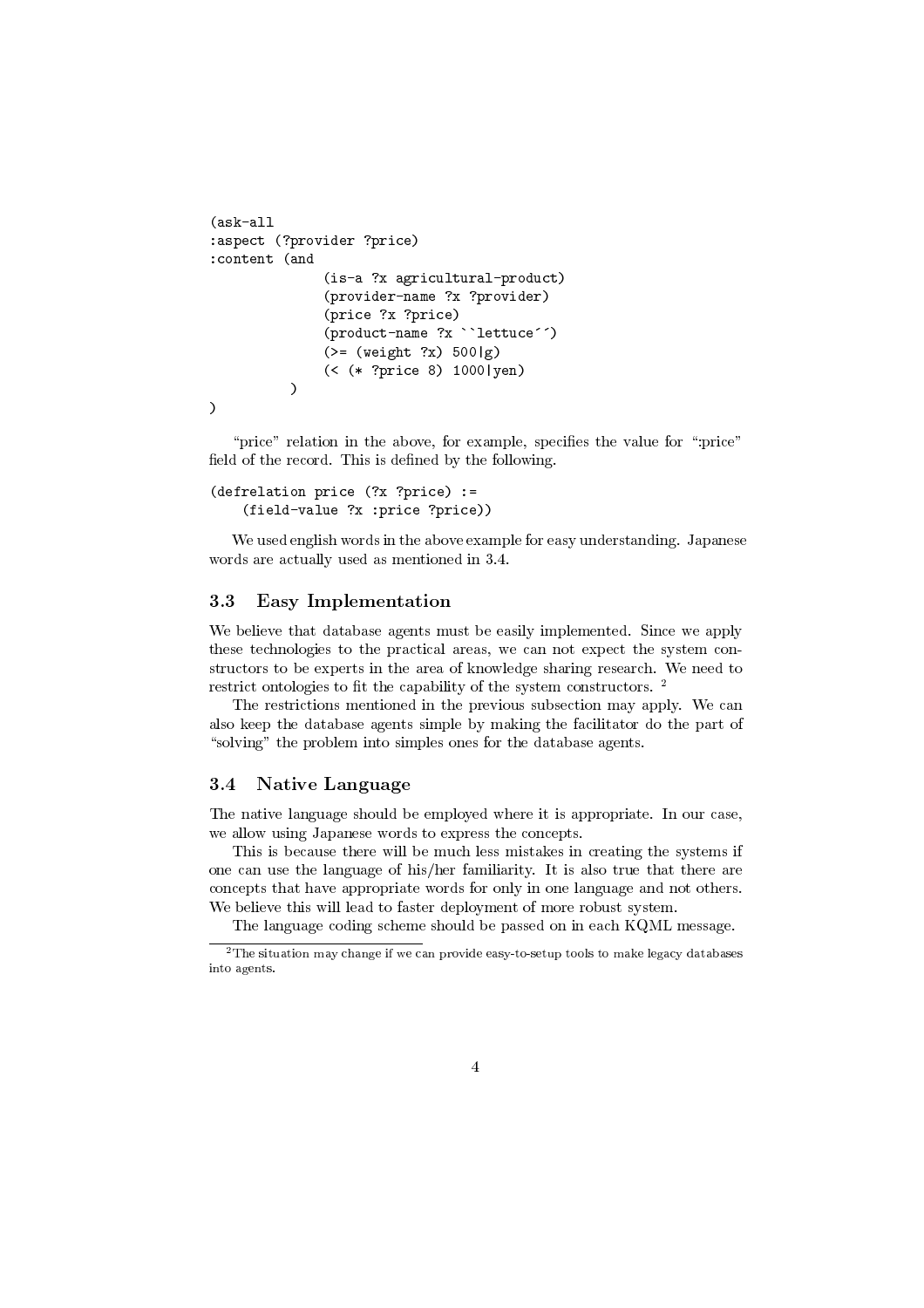### 3.5 Rule-based Advertisement

In our system, database agents will advertise their capabilities to the facilitators. Facilitators forward queries to appropriate database agents, based on the knowledge of their capabilities.

Advertising the format itself of the query is too restrictive. We decided that a database agent should advertise what kind of knowledge they have and the rules (or the name of a set of rules) which decide the query is acceptible for the agent or not. Therefore we are limiting the syntax of KIF used in queries to database agents.

For the knowledge part, the database agent essentially tells the facilitator the field names of the record, and what kind of objects the values for the fields are. With the latter (the kind of ob jects), agents and facilitators can agree on what legal expressions of the values for the field are. This adds more robustness to the system. There are also included natural language descriptions for the fields

For the rule part, the database agent advertise the rules which can decide which query is a legitimate one for the agent. Or we might make the database agents and the facilitators share a set of rules, and the database agents advertise with a relational sentence that they follow that set of rules.

We took the latter approach. "allows-database-query" in the following example is the relation which tells that the agent follows the rules in the list after the example. The example is an advertisement message for a database agent named "xyz-foods," which is sent from a database agent to a facilitator.

```
(database xyz-foods)
(=> (member ?x xyz-foods)
    (is-a ?x agricultural-product))
(field-definition xyz-foods :JAN-code
    (quote is-text) "JAN (Japan Article Number) code")
(field-definition xyz-foods :price
    (quote is-number-currency) "price per unit")
(field-definition xyz-foods :color
    (quote is-color) "color of the product")
```

```
(allows-database-query xyz-foods)
```
By sending this message, both the agent and the facilitator agree that the agent can handle queries with relations which abide by the following rules.

- 
- Arithmetical relation between quantities